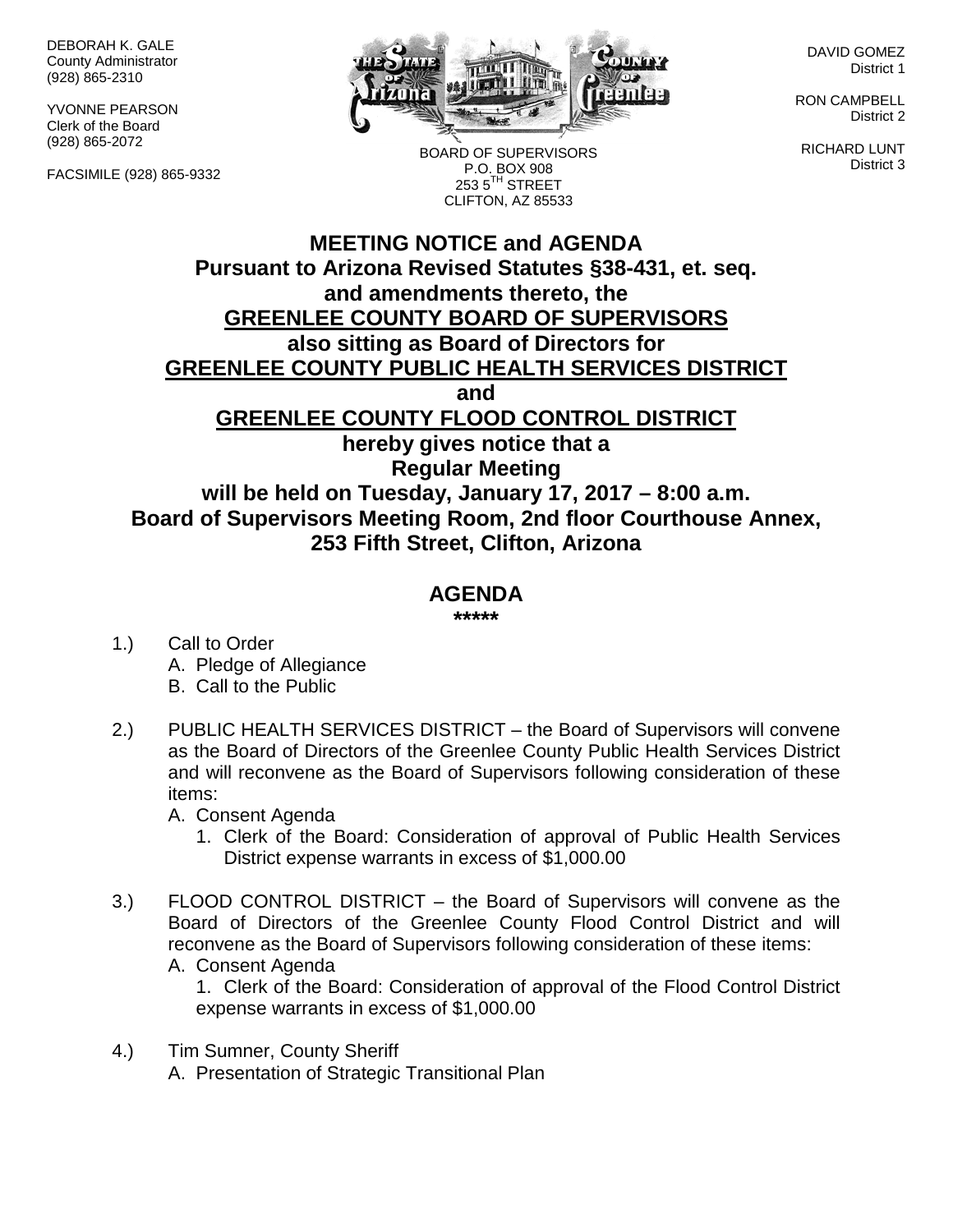- B. Consideration of approval of reclassifying a vacant Detention Sergeant position to a Detention Officer position
- C. Consideration of approval to increase the number of Range Deputies from two (2) to three (3)
- D. Consideration of approval of Employee Transaction Forms K. Baxter, Detention Officer; D. Medina, Patrol Sergeant; F. Montoya, Patrol Sergeant; J. Smerglia, Deputy Sheriff
- E. Consideration of approval to solicit bids for renovating Sheriff's Office main entry door and camera system
- F. Consideration of approval to remove or re-appropriate Chevrolet Impala's to other County Departments
- G. Discussion/Action regarding changing the work schedule for calculating overtime from 40 hours to 80 hours
- 5.) Ákos Kovach, Economic Development Coordinator A. Economic Development Planning Update
- 6.) Yvonne Pearson, Clerk of the Board/Elections Director
	- A. Discussion/Action regarding the request by Representative Shope for Greenlee County to run a "pilot program" countywide all-mail election
- 7.) Consideration of approval of the Addendum to the existing Intergovernmental Agreement with Graham County and Arizona Department of Fire, Building and Life Safety Office of Manufactured Housing for inspections of mobile home installations
- 8.) Philip Ronnerud, County Engineer
	- A. Consideration of approval of issuing permit to Javelina Chase to hold event over County owned roads
	- B. Greenlee County South Annex Issues:
		- 1. Greenlee County South Annex Update
		- 2. Consideration of approval to issue Notice of Intent to Pre-qualify 5 to 7 contractors for Greenlee County South Annex
		- 3. Consideration of approval to enter into an agreement for NEPA and Hazardous Materials Survey on Duncan Annex in an amount not to exceed \$30,000 and authorize County Engineer and/or County Administrator to sign the agreement
		- 4. Consideration of approval to enter into an agreement for doing site layout survey in an amount not to exceed \$10,000.00 and authorize County Engineer and/or County Administrator to sign the agreement
		- 5. Consideration of approval to enter into an agreement for doing soils testing in an amount not to exceed \$10,000.00 and authorize County Engineer and/or County Administrator to sign agreement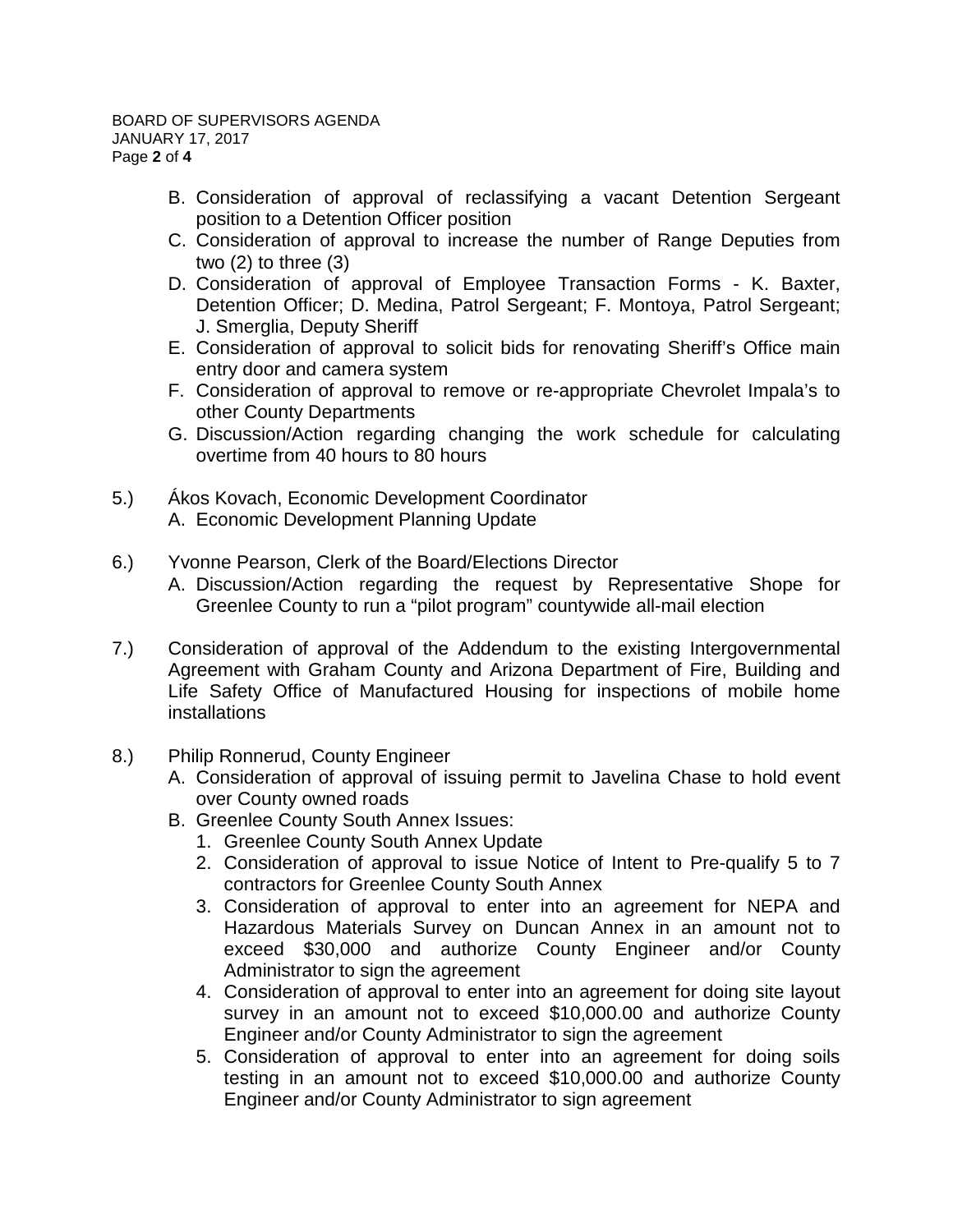BOARD OF SUPERVISORS AGENDA JANUARY 17, 2017 Page **3** of **4**

- 9.) Consideration of appointment of a County representative to:
	- A. Coronado Resource Conservation & Development (RC&D) Council
	- B. Gila Watershed Partnership of Arizona Board
	- C. Eastern Arizona Counties Organization (ECO) Board
- 10.) Kay Gale, County Administrator
	- A. Discussion/Action regarding the Bureau of Land Management Programmatic Agreement Participation Interest Form
	- B. County and State budget and legislative issues
	- C. Calendar of Events
- 11.) Consent Agenda
	- A. Clerk of the Board: Consideration of approval of minutes to previous meeting – 01/03/2017
	- B. Clerk of the Board: Consideration of approval of expense warrants in excess of \$1,000.00 - Vouchers 1050; 1051
	- C. Chief Finance Officer: Consideration of approval of general fund loan in the amount of \$9,390.78 to be reimbursed upon receipt of funds: Fund 159 - \$28.53; Fund 195 - \$1.73; Fund 243 - \$9,360.52
	- D. County Attorney: Consideration of Appointment of Deputy Robert Gilliland, Chief Deputy Attorney
	- E. Elections Director: Consideration of appointment of Democratic Precinct Committeemen – Susan Snyder, Precinct 7 – York/Sheldon; Delia Smeaton, Precinct 5 – Morenci
	- F. Chief Probation Officer: Consideration of approval of Employee Transaction Form – M. Fimbres, Teen Court Assistant
	- G. Clerk of the Board: Consideration of approval of Resolution 17-01-02 to change signatories on the Greenlee County Advance Travel bank account with National Bank of Arizona
	- H. County Sheriff: Consideration of approval of Resolution 17-01-01 to change signatories on the Greenlee County Sheriff's Department bank account with National Bank of Arizona
- 12.) Supervisor Reports

Supervisor David Gomez

A. Supreme Court Justices Luncheon

## Supervisor Richard Lunt

- A. AZ Governor State of the State Address/Legislative Opening Day
- B. County Supervisors Association (CSA) Legislative Policy Committee (LPC) meeting